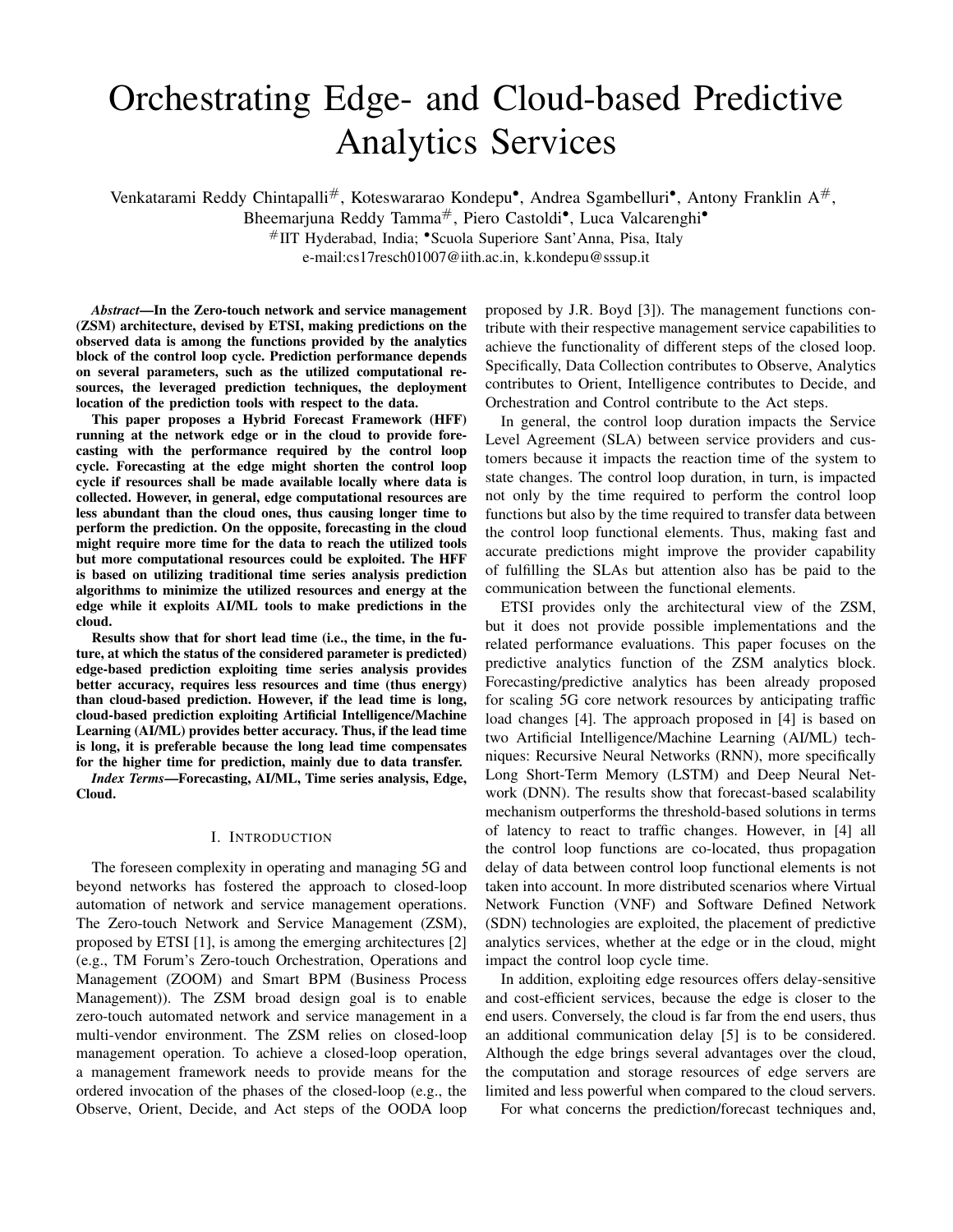more specifically, for time series data, either traditional time series analysis or ML-based methods can be exploited. Traditional time series analysis methods such as Error, Trend, Seasonality forecast (ETS), Auto Regressive Integrated Moving Average (ARIMA), and Exponential Smoothing are the most popular and effective time series predictors [6]. Traditional methods might also outperform several other ML-based methods, including LSTM and RNNs, depending on the considered dataset and the forecast lead time (i.e., the time, in the future, at which the status of the considered quantity is predicted) [7]. Traditional prediction techniques are fast to train and forecast (i.e., testing), but are neither very accurate nor flexible to adapt to complex data.

On the other end, ML-based methods, such as LSTM, can forecast accurately but they require long training. In addition, ML-based methods require a large amount of data, which is a computationally expensive. Thus, it is not always feasible to use such powerful computing tools.

To reduce such complexity and also concerns related to data privacy while transmitting over the network, edge analytics can be exploited depending on the prediction accuracy and the availability of the data. Note that, severe resource scarcity issues may exist if ML-based methods are supported at the edge, especially when a large amount of data has to be processed. Thus, applying traditional prediction methods at the edge, while applying ML-based methods in the cloud, can provide a trade off between the achievable performance and the available resources.

This paper proposes a Hybrid Forecasting Framework (HFF) running at the network edge and in the cloud. HFF considers two different traditional time series analysis prediction approaches such as Double Exponential Smoothing (DES) and Triple Exponential Smoothing (TES) running at the edge and one ML-based approach such as Long Short-Term Memory (LSTM) running in the cloud. These methods are utilized to forecast the number of VNFs/Virtual Machines (VMs) necessary to support an automotive application as a function of the road traffic while maintaining an agreed SLA, such as the elaboration time in Advanced Driving Assistance (ADA) services. Although the considered time series is the number of cars passing through a specific road, the considered framework is general and can be applied to any time-varying request (e.g., VNFs for packet inspection, lightpath dynamic demands).

Results show that traditional time series analysis methods based on exponential smoothing outperform ML methods, such as LSTM, in terms of accuracy (measured as root mean square error) for short lead time forecasts (i.e., the time, in the future, at which the status of the considered quantity is predicted).

Moreover they require less resources and time, and thus energy. However, if the lead time is long, cloud-based prediction exploiting AI/ML provides better accuracy. Thus, if the lead time is long, cloud-based prediction is preferable because the long lead time compensates for the longer time for prediction, mainly due to data transfer. In the considered scenario, as the time for activating/scaling Virtual Machines (VMs) is long (usually minutes), thus requiring a long lead time, cloud analytics is preferable.

# II. HYBRID FORECAST FRAMEWORK ARCHITECTURE AND IMPLEMENTATION

Figure 1 reports the control loop described in [1]. The overall control loop time, depends not only on the time taken to perform the control loop functions (i.e., observe, orient, decide, and act) by the respective management functions (i.e., data collection, analytics, intelligence, orchestration and control), but also on the time taken by the communication among the functional elements.



Figure 1. Mapping between ZSM architecture building blocks and closed loop functions as in [1]

This paper focuses only on the part of the control loop between the data collection, from the managed resources, and the analytics block, as depicted in Figure 2, even though a comparable contribution to the overall control cycle time can be expected to be provided by the remaining part of the control loop.

Figure 2 shows the functions of the control loop applied to the considered scenario. Data is collected at the edge. With respect to traditional application, the proposed Hybrid Forecast Framework (HFF) features the deployment of the data analytics function both at the edge and in the core. Edge data analytics is based on traditional time series analysis prediction approaches such as DES and TES. Core data analytics is based on ML-based approach such as LSTM. The selection among the two possible analytics functions depends on the required control cycle time, the available resources and the lead time, defined as period for which forecasts are needed (i.e., the future time for which the data need to be predicted).

### III. CONSIDERED FORECASTING METHODS

Exponential smoothing and ML-based methods are considered for implementing edge analytics and cloud analytics, respectively. Exponential smoothing is a time series forecasting method for uni-variate data where the prediction is a weighted linear sum of recent past observations or lags [8]. In this paper, two exponential smoothing techniques are considered: Double Exponential Smoothing (DES) and Triple Exponential Smoothing (TES).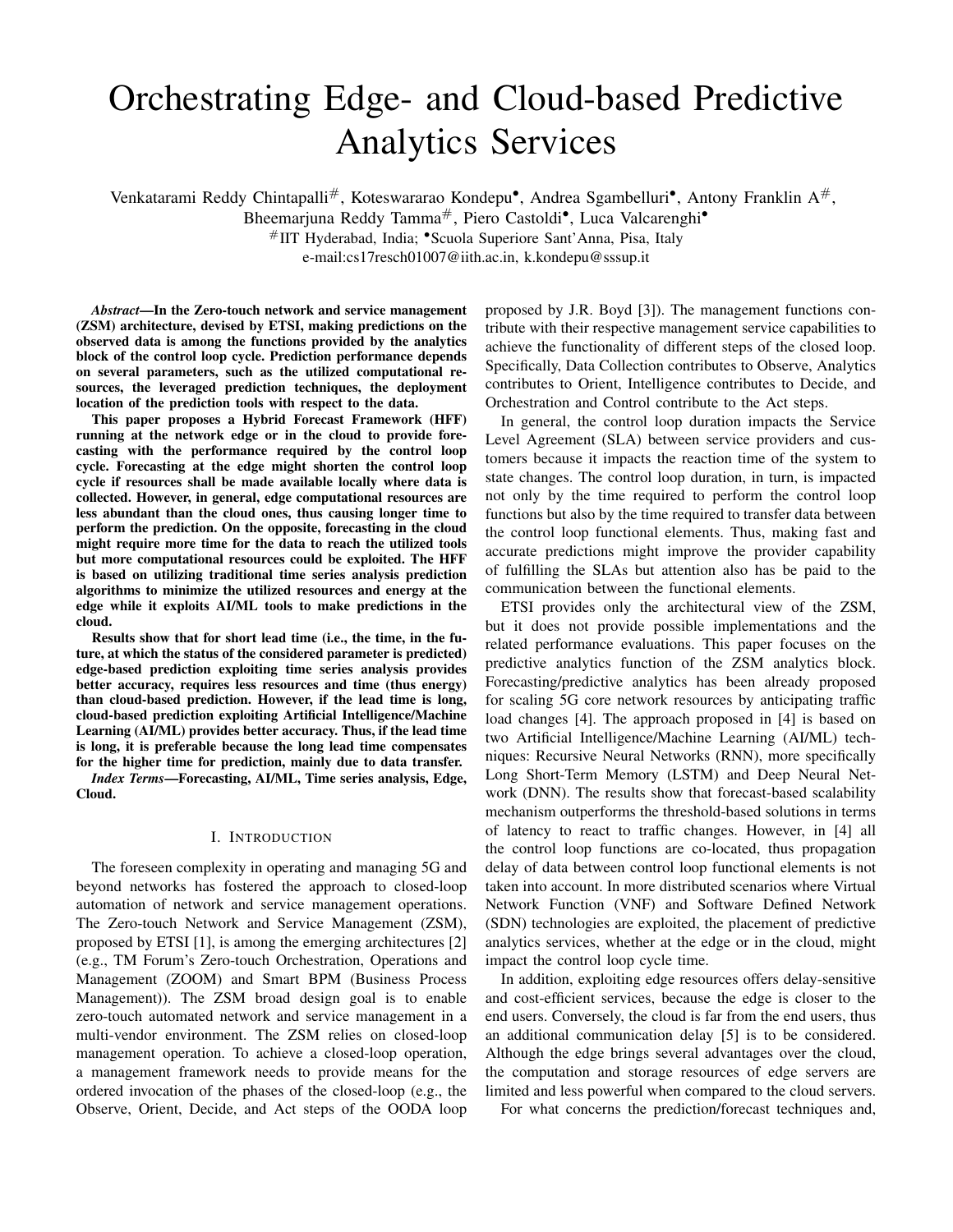

Figure 2. Scope of the paper within the ZSM and edge and core analytics

#### *A. Double Exponential Smoothing (DES)*

DES uses a level smoothing  $L_t$  with a level factor  $\alpha \in [0, 1]$ and trend smoothing  $T_t$  with a trend factor  $\beta \in [0,1]$ , as described in Eqs. (2) and (3), to compute the k-step ahead (namely *lead time*) forecast  $y_{t+k}$  through Eq. (1).

$$
\widehat{y}_{t+k} = L_t + k \cdot T_t \tag{1}
$$

$$
L_t = \alpha \cdot y_t + (1 - \alpha) \cdot (L_{t-1} + T_{t-1}) \tag{2}
$$

$$
T_t = \beta \cdot (L_t - L_{t-1}) + (1 - \beta) \cdot T_{t-1}
$$
 (3)

The level smoothing  $L_t$  is obtained based on the previous experienced time interval value of level smoothing  $L_{t-1}$  and trend smoothing  $T_{t-1}$ . Note that, in Eq. (2), the current value of time series (i.e.,  $y_t$ ) is used to estimate  $L_t$ . Similarly, the trend smoothing  $T_t$  is obtained from previous values of the level smoothing  $L_{t-1}$  and trend smoothing  $T_{t-1}$ . However, instead of the current value of the time series the current values of the level smoothing  $L_t$  is utilized. The main drawback of DES is the inability to account for seasonality of demands when the data show both trend and seasonality.

#### *B. Triple Exponential Smoothing (TES)*

As shown in Eqs. (5)-(7), TES exploits three different forecasting factors such as *level*  $L_t$ , *trend*  $T_t$ , and *seasonality*  $S_t$ . Eq. (4) forecasts the value of the observed quantity  $\hat{y}_{t+k}$ at time  $t + k$ , given all the data points up to time t and the seasonality constant s (i.e., the number of observations per season). TES can be performed in two ways, namely *additive* and *multiplicative* methods, depending on the seasonality effect. The *additive* method is considered when the seasonality effect is constant, whereas, the *multiplicative* method is used when the size of seasonality effect is proportional to the mean [9]. Note that, the following equations are defined based on the *additive* method.

$$
\widehat{y}_{t+k} = L_t + k \cdot T_t + S_{t+k-s} \tag{4}
$$

$$
L_t = \alpha \cdot (y_t - S_{t-s}) + (1 - \alpha) \cdot (L_{t-1} + T_{t-1}) \quad (5)
$$

$$
T_t = \beta \cdot (L_t - L_{t-1}) + (1 - \beta) \cdot T_{t-1} \tag{6}
$$

$$
S_t = \gamma \cdot (y_t - L_t) + (1 - \gamma) \cdot S_{t-s},\tag{7}
$$

where s is the length of the seasonal cycle,  $\alpha \in [0,1]$ ,  $\beta \in$ [0, 1], and  $\gamma \in [0, 1]$ .

# *C. Long Short-Term Memory (LSTM)*

LSTM is a special form of Recurrent Neural Network (RNN) that can learn long-term dependencies based on the information remembered in previous steps of the learning process. LSTM consists of a set of recurrent blocks (i.e., memory blocks) where each block contains one or more memory cells and multiplicative units such as *input*, *output* and *forget gate*.

LSTM is one of the most successful model for forecasting long-term time series. The LSTM can be characterized by different hyper-parameters, specifically the number of hidden layers, the number of neurons, and the batch size. Details of LSTM parameters and their impact on prediction accuracy can be found in [10]. However, the process of finding optimal hyper-parameters which minimize the forecasting error could be time and resource consuming.

In the proposed approach, the LSTM input vector corresponds to the  $n$  previous data points and the output vector corresponds to  $k$ -steps ahead with respect to the current time t of the considered time series. In this work, a *stacked LSTM model* is exploited with a single-step (i.e.,  $k = 1$ ) and a multistep (i.e.,  $k > 1$ ) forecasting.

In *LSTM single-step forecasting (LSTM-SSF)*, a single data point is predicted based on  $n$  previous data points considered for forecasting (i.e., the size of the monitoring window):

$$
P(t) = model(O(t-1), O(t-2), ..., O(t-n)),
$$
 (8)

where  $P$  is the prediction of the single data point at time  $t$ and  $O$  is the observed value in the  $n$  previous data points.

In *LSTM multi-step forecasting (LSTM-MSF)*, LSTM predicts  $k$  number of data points by considering  $n$  previous observed data points.

$$
P(t+k-1, t+k-2, ..., t) = model(O(t-1), O(t-2),
$$
  
...,  $O(t-n)$ ), (9)

where  $k > 1$ .

The LSTM-MSF is exploited in two ways: one approach is forecasting  $k$  data points at a time from  $n$  data points as described in Eq. (9); the second approach is realizing a multistep forecast by using a recursive single-step forecast, where the forecast data value is used as an input to the model by replacing  $t - n$  data point as defined in Eq. (10). The latter case is referred to as *LSTM-MSF-recursive*.

$$
P(t) = model(O(t-1), O(t-2), ..., O(t-n))
$$
  
\n
$$
P(t+1) = model(P(t), O(t-1), ..., O(t-n+1))
$$
  
\n...  
\n
$$
P(t+k-1) = model(P(t+k-2), P(t+k-3),
$$
  
\n..., O(t-n+k-1)) (10)

Note that, *DES-recursive* and *TES-recursive* are also considered in this paper and implemented in the same way, by updating the level smoothing  $L_t$  and the trend smoothing  $T_t$  with the predicted data points while calculating  $\hat{y}_{t+k}$  in Eqs. (1) and (4).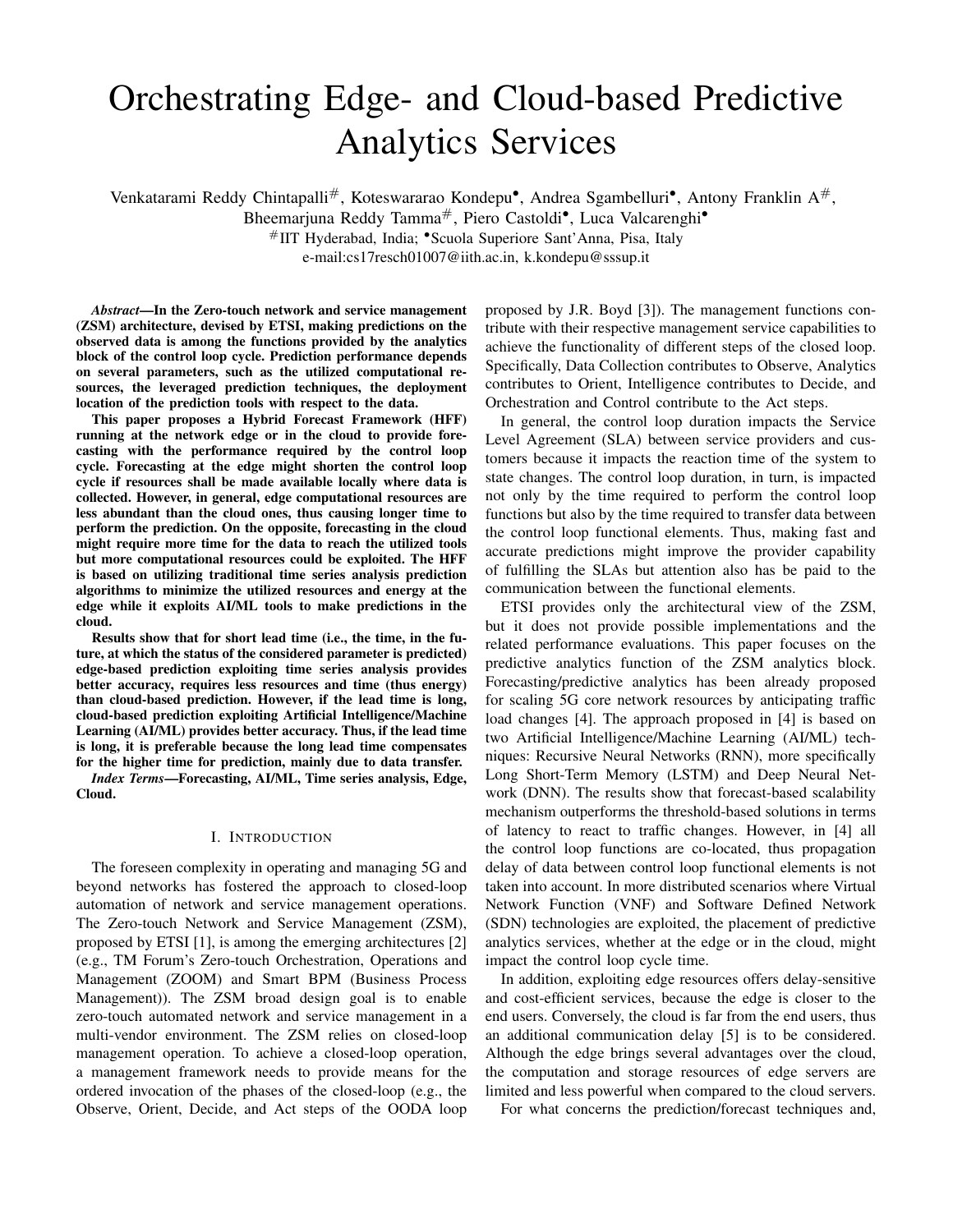# IV. PERFORMANCE EVALUATION

The considered forecasting techniques are applied to predict the number of VMs needed by an automotive application (e.g., Advanced Driving Assistance (ADA)) without impacting its performance (e.g., response time) as function of the variable number of cars that are passing through a street. Despite the specificity of the considered application the considered framework is general and can be applied to any time-varying request (e.g., VNFs for packet inspection, lightpath dynamic demands). Each VNF/VM is assumed to support the service required by a fixed number of cars.

The considered dataset is obtained from [11], where the number of vehicles of a specific street (Corso Belgio) in the city of Torino (in Italy) is reported every sixty seconds. In the paper, a dataset of forty-eight hours (two days) is considered.

The considered performance parameter is the prediction accuracy, represented by the Root Mean Square Error (RMSE) of the predicted values versus the time series real values. The performance is measured as function of the *lead time* (i.e., the future time for which the data need to be predicted). The *lead time* can be a function of the time required to (de)allocate the necessary resources and it depends upon a number of factors, such as type of service and utilised virtualization mechanism. The *window size*  $(n)$  is defined as the length of  $n$  previous observed data points considered to predict  $k$  number of data points (i.e.,  $k \ge 1$ ).

In DES and TES, the hyper-parameter values such as  $\alpha$ ,  $β$  and  $γ$  are selected to minimize RMSE, as summarized in Table I. The seasonality of the TES method is set to twenty-four hours. LSTM is implemented by using Google's TensorFlow library, accessed through the Keras high-level front-end. Table I reports the set of parameters that are used to evaluate the considered forecasting methods. The experiments are carried out on a workstation equipped with 8 cores Intel(R) i7-6820HQ 2.70GHz CPU with 16GB RAM, and running on Ubuntu 16.04 LTS 64-bit operating system.

Table I EVALUATION PARAMETERS

| <b>Parameter</b>              | <b>Forecasting Method</b> | Value                       |
|-------------------------------|---------------------------|-----------------------------|
| Level factor $(\alpha)$       | DES, TES                  | 0.9, 0.9                    |
| Trend factor $(\beta)$        | DES, TES                  | 0, 0.01                     |
| Seasonality factor $(\gamma)$ | <b>TES</b>                | 0.9                         |
| Number of hidden layers       | <b>LSTM</b>               | $\mathcal{D}_{\mathcal{L}}$ |
| Neurons in hidden layer       | <b>LSTM</b>               | 100                         |
| Epochs                        | <b>LSTM</b>               | 100                         |
| Window size $(n)$             | <b>LSTM</b>               | 10, 15, 20, 25              |
| Batch size                    | <b>LSTM</b>               |                             |
| Dataset split (Train:Test)    | <b>LSTM</b>               | (70:30)                     |

#### *A. Impact of the dataset split ratio*

Figure 3 shows the RMSE as function of LSTM-MSF and LSTM-MSF-recursive forecast methods with different dataset split ratios. The *window size* is set to 10 samples and the *lead time* is set to 5 minutes. For example, if the training versus testing (i.e., forecasting) proportion is set to  $x : y$ , it means that  $x\%$  of the collected data are used for training while  $y\%$  of the





Figure 4. Impact of lead time on the RMSE with 70:30 split ratio

1 5 10 15

Lead time (minutes)

collected data are used for forecasting performance evaluation. Here, different training:testing ratios are considered to observe how accurate, in terms of RMSE, is the prediction. As shown in Figure 3, the prediction accuracy increases with an increase in training data size, however, at 70 : 30 split ratio, the considered dataset provides minimum RMSE values. Hence, 70 : 30 split ratio is an inflection point for the considered dataset. The best split ratio mainly depends on the total number of samples in the considered dataset and the model used for training.

## *B. Impact of the lead time*

Figure 4 shows the RMSE as a function of the *lead time* k with the six considered forecasting methods. The *window size* is set to 10 samples and the split ratio is set to 70 : 30. For the considered dataset, when the lead time is set to one minute, the DES and TES methods outperform LSTM-MSF. However, when the lead time is long (i.e., 15 minutes), LSTM-MSF performs well compared to time series methods. In addition, LSTM-MSF-recursive method achieves the minimum RMSE value compared to LSTM-MSF method. Moreover, no significant changes are observed in case of *DES-recursive* and *TES-recursive* with DES and TES, due to the optimal selection of the  $\alpha$ ,  $\beta$ , and  $\gamma$  parameter values. Thus, for the considered